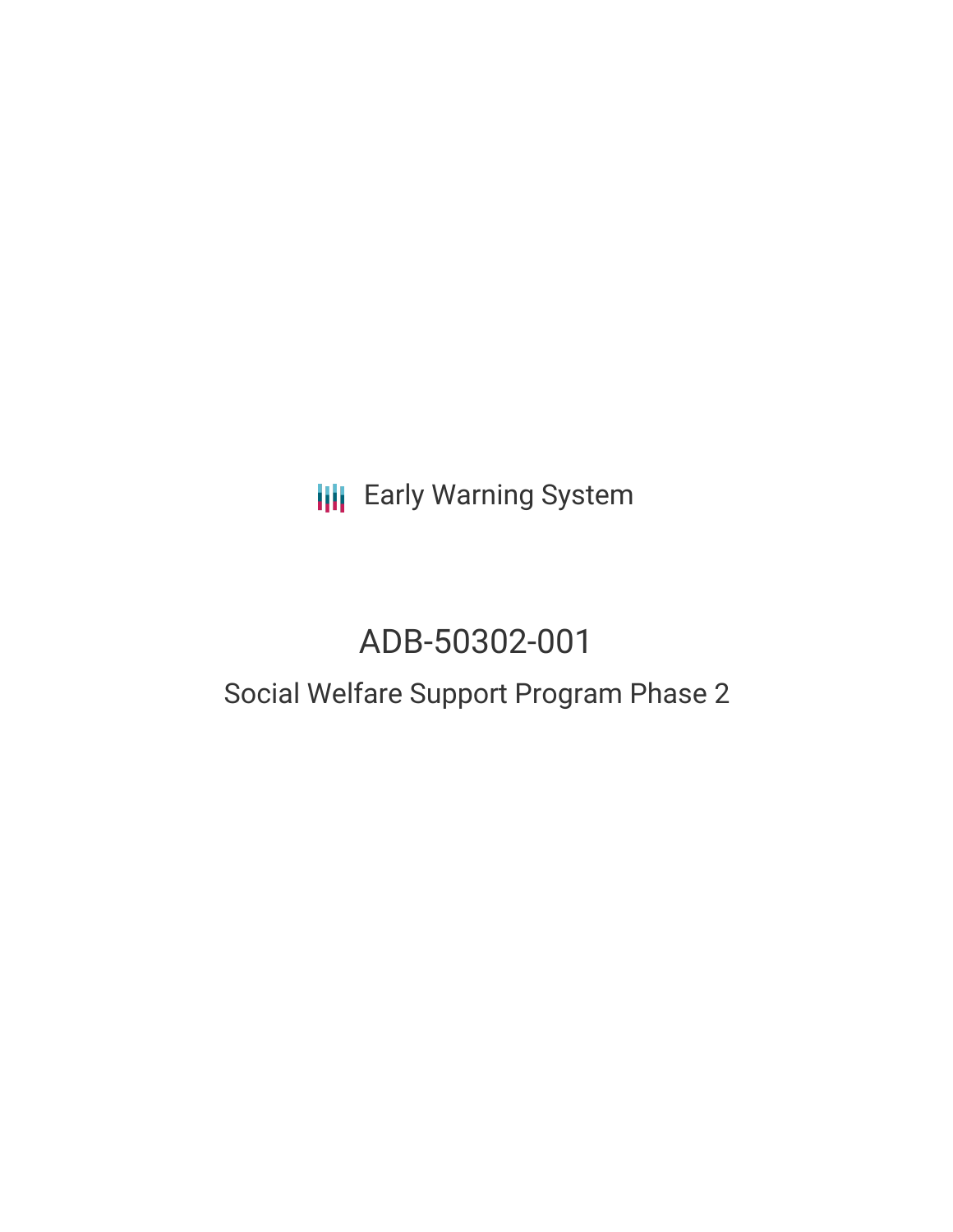

#### **Quick Facts**

| <b>Countries</b>               | Mongolia                     |
|--------------------------------|------------------------------|
| <b>Financial Institutions</b>  | Asian Development Bank (ADB) |
| <b>Status</b>                  | Approved                     |
| <b>Bank Risk Rating</b>        | C                            |
| <b>Voting Date</b>             | 2017-05-30                   |
| <b>Borrower</b>                | Government of Mongolia       |
| <b>Sectors</b>                 | Law and Government           |
| <b>Investment Type(s)</b>      | Loan                         |
| <b>Investment Amount (USD)</b> | \$150,00 million             |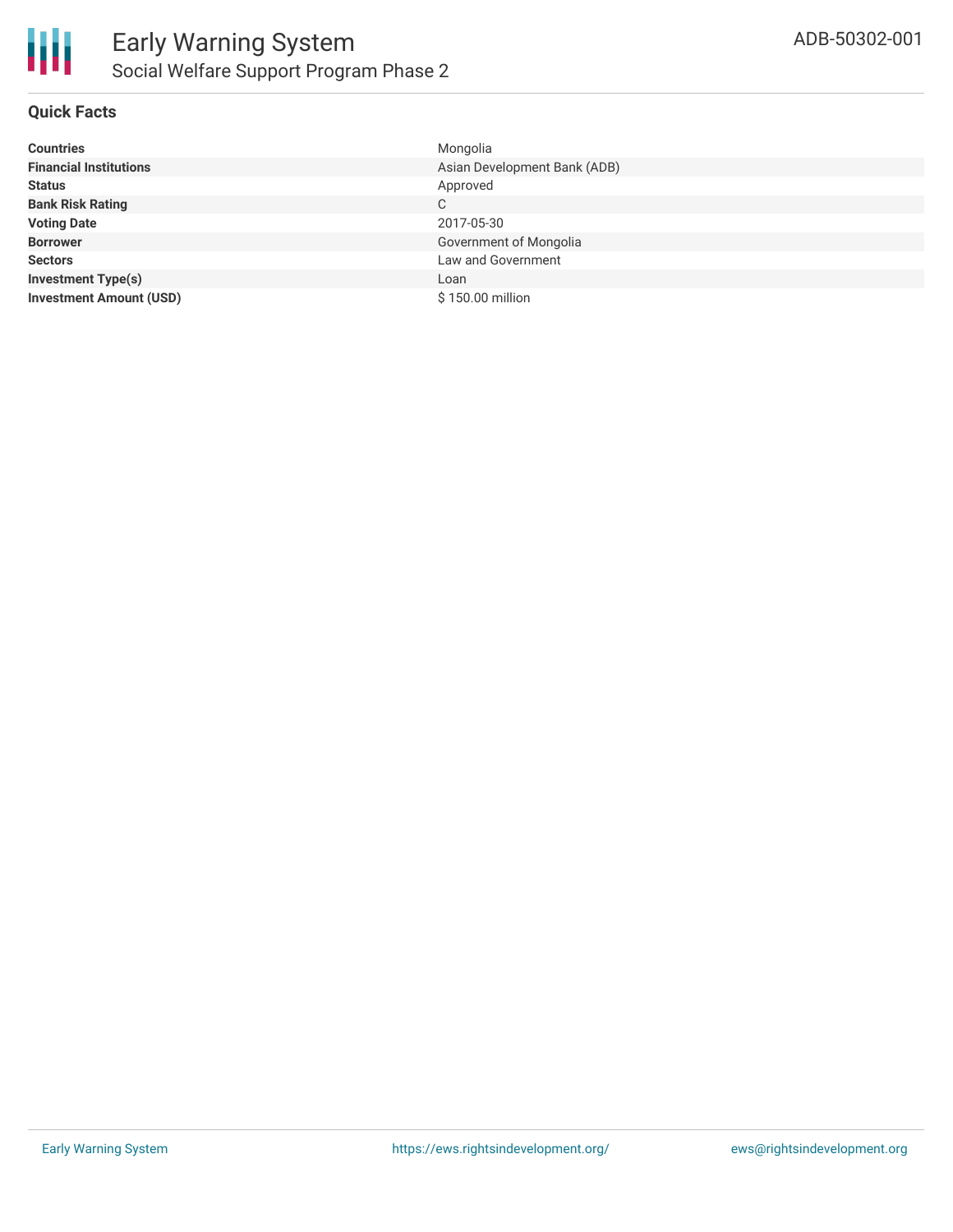

#### **Project Description**

The main objective of the program is to protect funding for social welfare programs for the poor and vulnerable people in Mongolia during the implementation of an extended fund facility of the International Monetary Fund (IMF). The program will implement policy actions to improve fiscal policy management, and to better target and consolidate social welfare programs. These reforms will help make funding for social welfare programs more sustainable, and increase their efficiency and effectiveness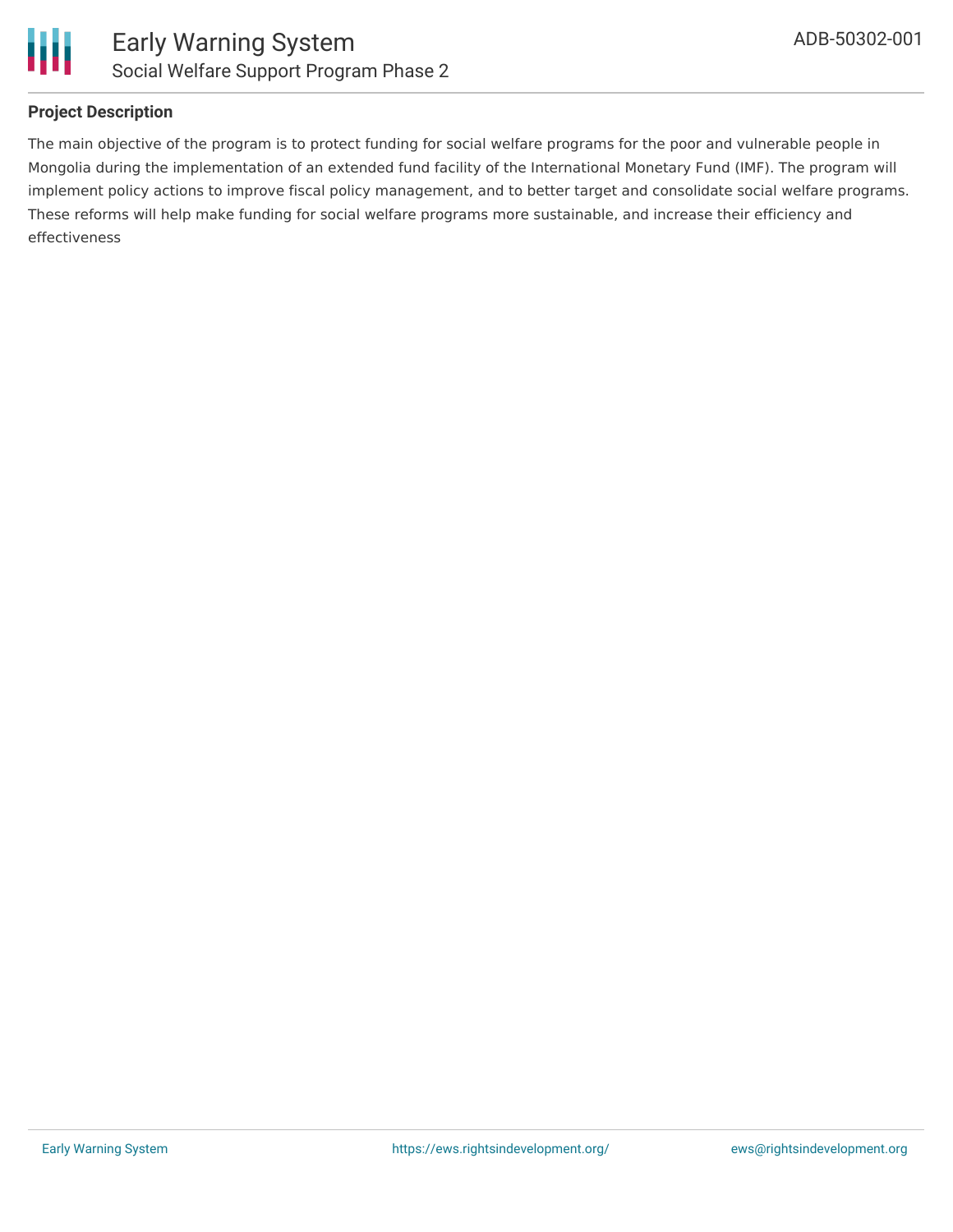

#### **Investment Description**

Asian Development Bank (ADB)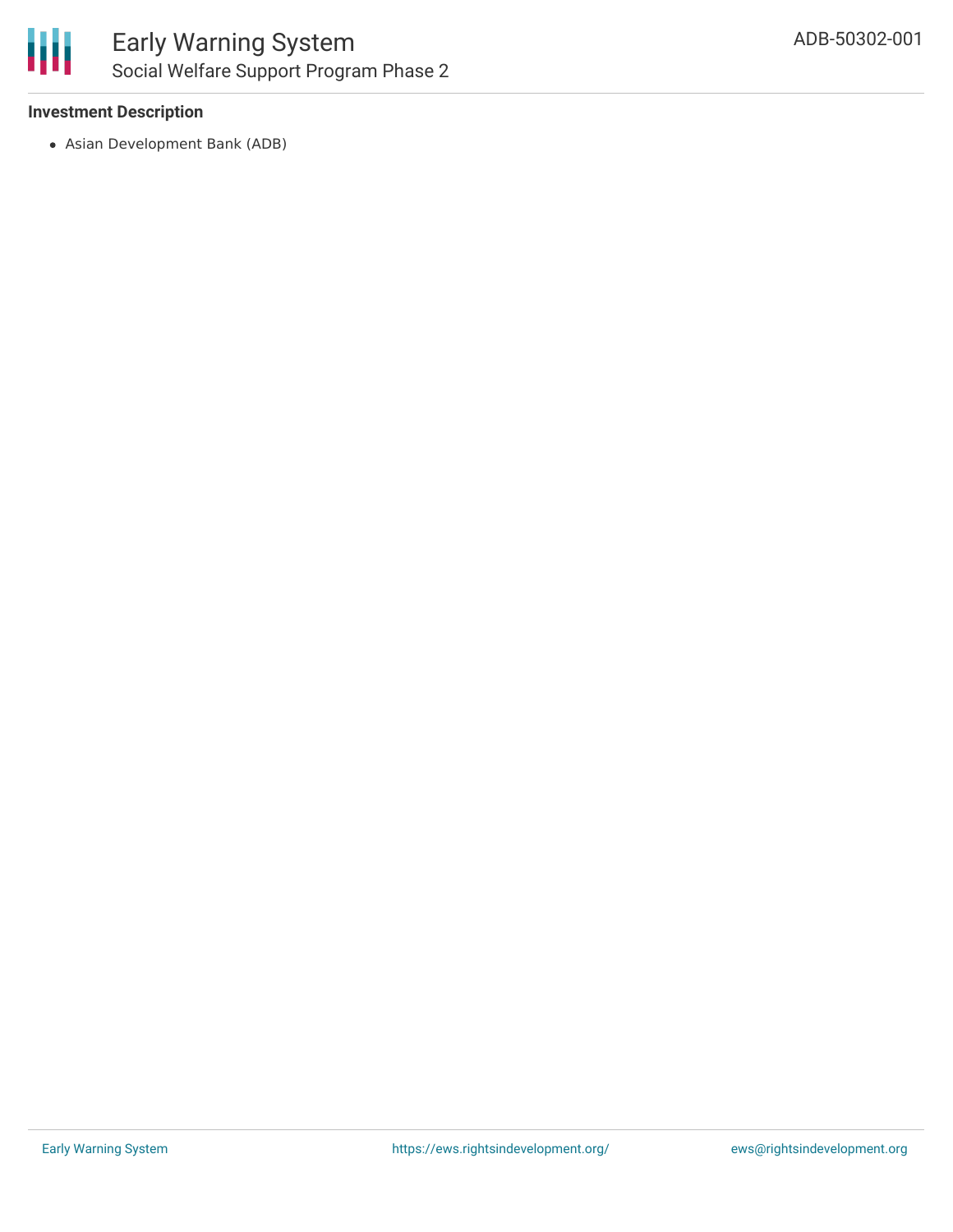

#### **Contact Information**

Ministry of Finance ANUDARI@MOF.PMIS.GOV.MN Government Building-2 Negdsen Undestnii gudamj-5/1 Ulaanbaatar-210646, Mongolia

#### ACCOUNTABILITY MECHANISM OF ADB

The Accountability Mechanism is an independent complaint mechanism and fact-finding body for people who believe they are likely to be, or have been, adversely affected by an Asian Development Bank-financed project. If you submit a complaint to the Accountability Mechanism, they may investigate to assess whether the Asian Development Bank is following its own policies and procedures for preventing harm to people or the environment. You can learn more about the Accountability Mechanism and how to file a complaint at: http://www.adb.org/site/accountability-mechanism/main